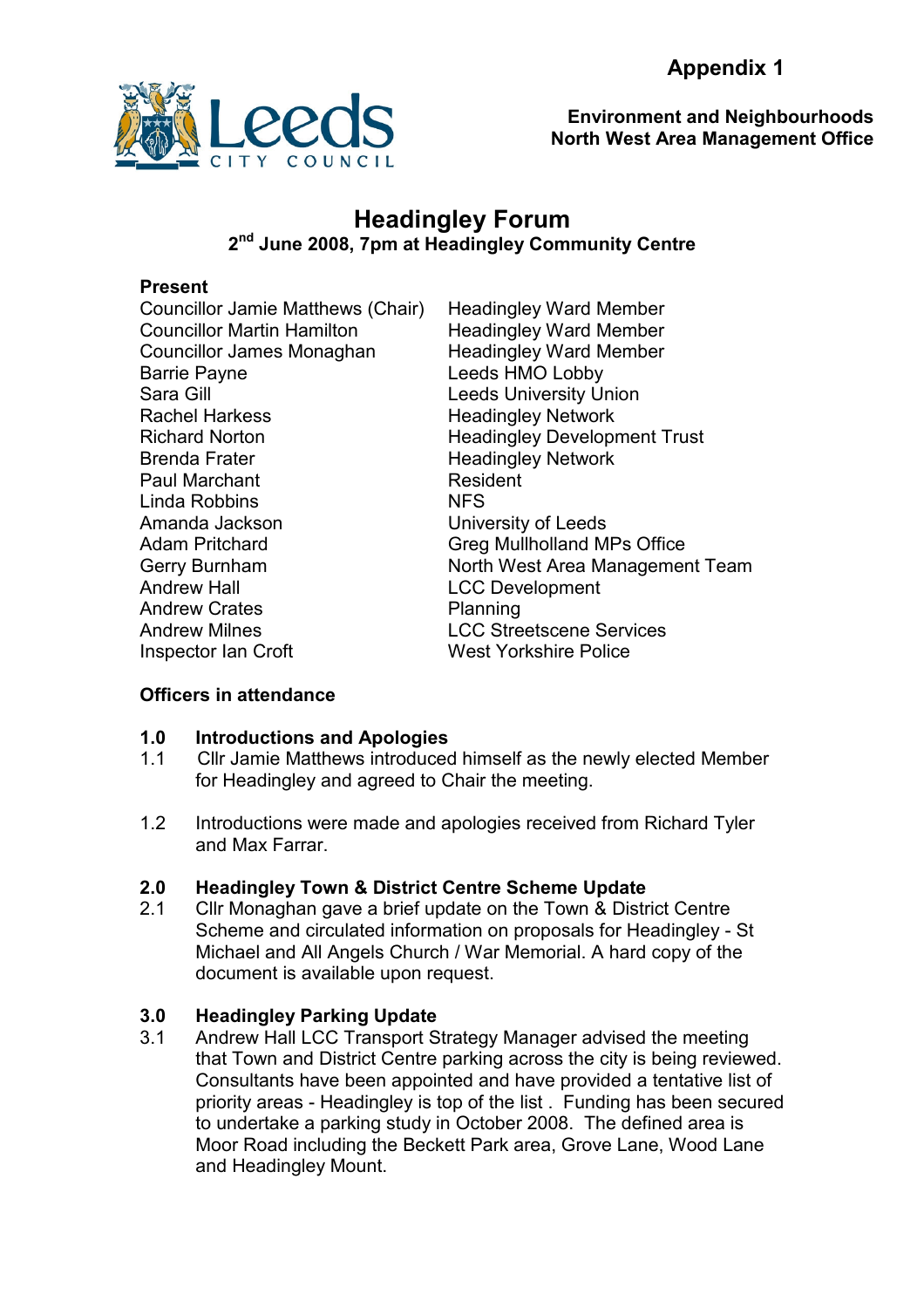3.2 The meeting agreed that illegal parking by private hire vehicles should be included in the review.

### 4.0 Police Issues

4.1 Ian Croft introduced himself as the new inspector for the area. Headingley now has six teams working 8.00am – midnight during the week and 8.00am – 3.00am at weekends. Further recruitment is being looked at.

### 4.2 The Neighbourhood Policing Team has a new website: aa.nptnorthwestinner@westyorkshire.pnn.police.uk

- 4.3 A local priority group has been established to look at issues around anti-social behaviour, graffiti and noise nuisance.
- 4.4 Insp Croft informed the meeting that :
	- A poster publicising the 5 most used graffiti TAGs is being circulated in order to try and identify offenders..
	- burglary dwellings/thefts there has been a slight increase mainly around student accommodation.
	- there has been a number of indecent exposures in the Headingley/Beckett Park area . An arrest has been made.
	- the police continue to attend Pubwatch meetings with local licensees.
- 4.5 Concerns were raised that despite no permission being granted people continue to drink outside Headingley Taps. Action Insp IC
- 4.6 A request was made for greater police presence on match days. Action Insp IC
- 4.7 Insp IC assured the meeting that local police continue to take action against illegal use of mobile phones by motorists.

# 5.0 Planning Issues

- 5.1 Andrew Crates the Community Planner for inner north west advised the meeting of the following applications:
	- Headingley Stadium Kirkstall Lane stand to include media centre and additional seating.
	- 45 St Michael's Lane a revised application has been received to include 36 studio flats with 2 disabled parking spaces.
	- Lounge Cinema further revised application received objections invited.
- 5.2 There is a planning surgery Tuesday  $10^{th}$  June, 4.45pm 6.45pm at Headingley Library.